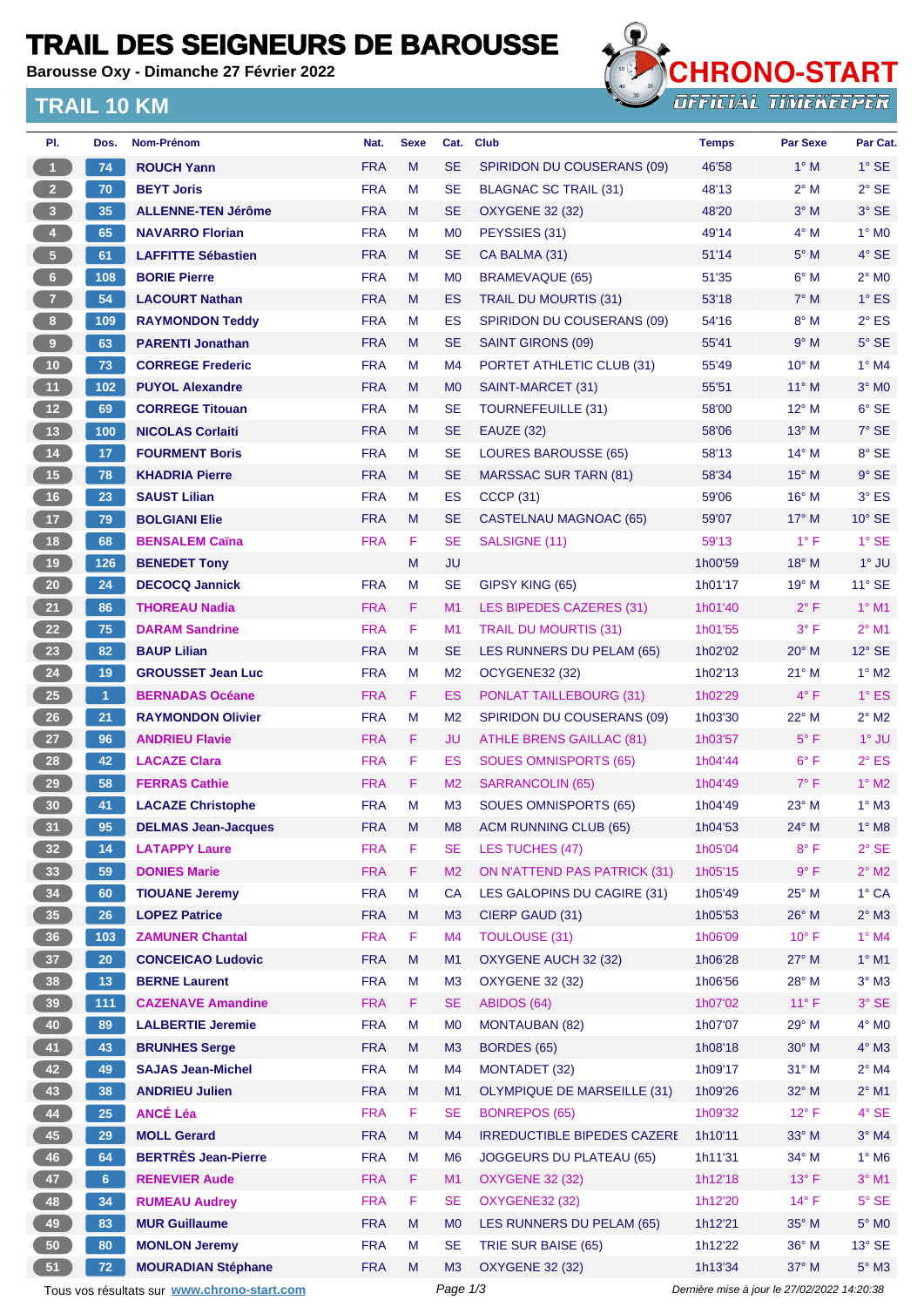# **TRAIL DES SEIGNEURS DE BAROUSSE**

**Barousse Oxy - Dimanche 27 Février 2022**

#### **TRAIL 10 KM**



| PI.             | Dos.                              | Nom-Prénom                                            | Nat.                     | <b>Sexe</b> |                                  | Cat. Club                            | <b>Temps</b>       | <b>Par Sexe</b> | Par Cat.                   |
|-----------------|-----------------------------------|-------------------------------------------------------|--------------------------|-------------|----------------------------------|--------------------------------------|--------------------|-----------------|----------------------------|
| 52              | 98                                | <b>MONIER Bernard</b>                                 | <b>FRA</b>               | M           | M <sub>4</sub>                   | LES GALOPINS DU CAGIRE (31)          | 1h14'49            | $38^\circ$ M    | $4^\circ$ M4               |
| 53              | 99                                | <b>ADOUE Denis</b>                                    | <b>FRA</b>               | M           | M4                               | FONSORBES (31)                       | 1h14'58            | 39° M           | 5° M4                      |
| 54              | 50                                | <b>MENDOUSSE Magali</b>                               | <b>FRA</b>               | F           | <b>SE</b>                        | LES GALOPINS DU FEZENSAC (3)         | 1h15'03            | $15^{\circ}$ F  | $6^{\circ}$ SE             |
| 55              | 57                                | <b>DUPUY Jennifer</b>                                 | <b>FRA</b>               | F           | M <sub>0</sub>                   | <b>SAINT LAURENT DE NESTE (65)</b>   | 1h15'16            | $16^{\circ}$ F  | 1° MO                      |
| 56              | 62                                | <b>DECHES Donatelle</b>                               | <b>FRA</b>               | F.          | M <sub>4</sub>                   | <b>OXYGENE 32 (32)</b>               | 1h15'26            | $17^\circ$ F    | $2°$ M4                    |
| 57              | 107                               | <b>ARNOULD Yann</b>                                   | <b>FRA</b>               | M           | M <sub>1</sub>                   | <b>GAN (64)</b>                      | 1h15'32            | 40° M           | $3°$ M1                    |
| 58              | 88                                | <b>LACROIX Marion</b>                                 | <b>FRA</b>               | F.          | <b>SE</b>                        | <b>TOULOUSE (31)</b>                 | 1h16'15            | $18^{\circ}$ F  | 7° SE                      |
| 59              | 37                                | <b>ANTONIOLLI Fabrice</b>                             | <b>FRA</b>               | M           | M1                               | LES GALOPINS DU FEZENSAC (3)         | 1h17'54            | 41° M           | 4° M1                      |
| 60              | 36                                | <b>ANTONIOLLI Jennifer</b>                            | <b>FRA</b>               | F           | M <sub>0</sub>                   | LES GALOPINS DU FEZENSAC (3)         | 1h17'54            | $19^\circ$ F    | $2^{\circ}$ MO             |
| 61              | 28                                | <b>MARTINEZ Line</b>                                  | <b>FRA</b>               | F           | M <sub>2</sub>                   | <b>AIRBUS RUNNING - TOAC TRIATH</b>  | 1h17'57            | $20^{\circ}$ F  | $3°$ M2                    |
| 62              | 40                                | <b>DELNOTT DAGRAS Sabine</b>                          | <b>FRA</b>               | F           | M <sub>0</sub>                   | <b>SAINT ORENS DE GAMEVILLE (31)</b> | 1h17'59            | 21° F           | $3°$ MO                    |
| 63              | 87                                | <b>MICHAUT Lucile</b>                                 | <b>FRA</b>               | F           | <b>SE</b>                        | <b>PROUT PATA PROUT (31)</b>         | 1h18'04            | $22^{\circ}$ F  | 8° SE                      |
| 64              | 90                                | <b>ANTOINE Dylan</b>                                  | <b>FRA</b>               | M           | JU                               | <b>SOST (65)</b>                     | 1h18'27            | 42° M           | $2°$ JU                    |
| 65              | 16                                | <b>LATAPPY Remi</b>                                   | <b>FRA</b>               | М           | M <sub>5</sub>                   | LES TUCHES (47)                      | 1h18'34            | $43^\circ$ M    | $1^\circ$ M <sub>5</sub>   |
| 66              | 15                                | <b>LATAPPY Christine</b>                              | <b>FRA</b>               | F.          | M <sub>4</sub>                   | <b>LES TUCHES (47)</b>               | 1h18'34            | $23^\circ$ F    | $3°$ M4                    |
| 67              | 55                                | <b>MAMPRIN Simone</b>                                 | <b>FRA</b>               | F           | M <sub>6</sub>                   | LES COUDOUS DE LE SAVE (32)          | 1h18'51            | $24^{\circ}$ F  | 1° M6                      |
| 68              | 27                                | <b>YSSOUFI Nassufou Karl</b>                          | <b>FRA</b>               | M           | M <sub>2</sub>                   | BAGNERES-DE-LUCHON (31)              | 1h19'30            | $44^{\circ}$ M  | $3°$ M2                    |
| 69              | 97                                | <b>SABES Johann</b>                                   | <b>FRA</b>               | M           | M1                               | <b>LABARTHE RIVIERE (31)</b>         | 1h19'52            | 45° M           | $5^\circ$ M1               |
| 70              | 9                                 | <b>CAMBOLIVES Katia</b>                               | <b>FRA</b>               | F.          | M <sub>3</sub>                   | MIREMONT (31)                        | 1h20'38            | $25^{\circ}$ F  | $1^\circ$ M3               |
| 71              | 8                                 | <b>AMIEL éric</b>                                     | <b>FRA</b>               | M           | M <sub>4</sub>                   | MIREMONT (31)                        | 1h20'38            | 46° M           | $6°$ M4                    |
| 72              | 145                               | <b>ROUGEUX Eric</b>                                   |                          | M           | M1                               |                                      | 1h20'53            | $47^\circ$ M    | $6°$ M1                    |
| 73              | 147                               | <b>SESCOUSSE Sébastien</b>                            |                          | М           | M <sub>2</sub>                   |                                      | 1h20'53            | 48° M           | 4° M2                      |
| 74              | 52                                | <b>BAQUÉ Thierry</b>                                  | <b>FRA</b>               | M           | M <sub>4</sub>                   | <b>ASTARAC FOND CLUB (32)</b>        | 1h21'37            | $49^\circ$ M    | $7^\circ$ M4               |
| 75              | $12$                              | <b>COSTANTINI Renaud</b>                              | <b>FRA</b>               | М           | M <sub>2</sub>                   | <b>MONTBARTIER (82)</b>              | 1h22'14            | 50° M           | $5^\circ$ M2               |
| 76              | 101                               | <b>HIERSEMENZEL Lutz-Peter</b>                        | <b>SUI</b>               | M           | M4                               | <b>SUISSE</b>                        | 1h22'27            | $51^\circ$ M    | 8° M4                      |
| 77              | 30                                | <b>VEILLON Charlotte</b>                              | <b>FRA</b>               | F           | ES                               | CIERP-GAUD (31)                      | 1h22'57            | $26^{\circ}$ F  | $3°$ ES                    |
| 78              | 44                                | <b>FRAISSE Florian</b>                                | <b>FRA</b>               | M           | <b>SE</b>                        | CIERP - GAUD (31)                    | 1h22'57            | $52^{\circ}$ M  | $14^\circ$ SE              |
| 79              | 92                                | <b>TREIL Corinne</b>                                  | <b>FRA</b>               | F           | M <sub>4</sub>                   | LES ZINZINS DES COTEAUX 31 (3)       | 1h23'59            | $27^\circ$ F    | $4^\circ$ M4               |
| 80              | 85                                | <b>CARRERE Dominique</b>                              | <b>FRA</b>               | F.          | M <sub>5</sub>                   | <b>AUCH (32)</b>                     | 1h24'57            | $28^{\circ}$ F  | $1^\circ$ M <sub>5</sub>   |
| 81              | 39                                | <b>PREVOT Jean-Luc</b>                                | <b>FRA</b>               | M           | M7                               | MAYREGNE (31)                        | 1h25'11            | 53° M           | $1^\circ$ M7               |
| 82              | 104                               | <b>ROUZAUD Catherine</b>                              | <b>FRA</b>               | F           | M <sub>3</sub>                   | <b>JOGGEURS LANNEMEZAN (65)</b>      | 1h25'19            | 29° F           | $2^{\circ}$ M3             |
| 83              | 76                                | <b>BERNADAS Jean Philipppe</b>                        | <b>FRA</b>               | M           | M3                               | <b>PONLAT TAILLEBOURG (31)</b>       | 1h25'20            | 54° M           | $6^\circ$ M3               |
| 84              | 3 <sup>1</sup>                    | <b>BELIN Sophie</b>                                   | <b>FRA</b>               | F           | <b>SE</b>                        | <b>JOGGEURS DU PLATEAU (65)</b>      | 1h25'45            | $30^\circ$ F    | $9°$ SE                    |
| 85              | 93                                | <b>SEGUELA Elodie</b>                                 | <b>FRA</b>               | F           | <b>SE</b>                        | <b>COULADERE (31)</b>                | 1h26'58            | 31° F           | 10° SE                     |
| 86              | 84                                | <b>DAGRAS Charles</b>                                 | <b>FRA</b>               | M           | M <sub>6</sub>                   | SAINT ORENS (31)                     | 1h28'13            | 55° M           | $2^{\circ}$ M6             |
| 87              | 71                                | <b>BOYER François</b>                                 | <b>FRA</b>               | M           | M <sub>6</sub>                   | ARDIZAS (32)                         | 1h28'17            | 56° M           | $3°$ M <sub>6</sub>        |
| 88              | 106                               | <b>DEMANGE Robert</b>                                 | <b>FRA</b>               | M           | M <sub>6</sub>                   | MARTRES-TOLOSANE (31)                | 1h29'08            | 57° M           | $4^\circ$ M6               |
| 89              | 31                                | <b>DELGA Carole</b>                                   | <b>FRA</b>               | F.          | M <sub>3</sub>                   | MARTRES-TOLOSANE (31)                | 1h29'08            | 32°F            | $3°$ M $3$                 |
| 90 <sub>o</sub> | 135                               | <b>BRUNING Marc</b>                                   |                          | M           | M <sub>5</sub>                   |                                      | 1h29'09            | 58° M           | $2^{\circ}$ M <sub>5</sub> |
| 91              | 134                               | <b>MOREILHON Yves</b>                                 |                          | М           | M4                               |                                      | 1h29'12            | 59° M           | $9°$ M4                    |
| 92              | $18$                              | <b>MANDROU Ingrid</b>                                 | <b>FRA</b>               | F           | M <sub>2</sub>                   | <b>OXYGENE 32 (32)</b>               | 1h29'16            | $33^\circ$ F    | $4^\circ$ M2               |
| 93              | 47                                | <b>MEDDA Bruno</b>                                    | <b>FRA</b>               | M           | M <sub>5</sub>                   | <b>TOURNEFEUILLE (31)</b>            | 1h29'59            | 60° M           | $3°$ M <sub>5</sub>        |
| 94              | 4                                 | <b>DEU Pauline</b>                                    | <b>FRA</b>               | F.          | M <sub>0</sub>                   | SAINT-PE D'ARDET (31)                | 1h31'23            | $34^\circ$ F    | $4^\circ$ MO               |
| 95              | 137                               | <b>CHAVIGNY Charlene</b>                              |                          | F           | M1                               |                                      | 1h34'40            | $35^{\circ}$ F  | $4^{\circ}$ M1             |
| 96              | 91                                | <b>SANCHEZ Daniel</b>                                 | <b>FRA</b>               | M           | M <sub>8</sub>                   | FENOUILLET (31)                      | 1h35'37            | $61^\circ$ M    | $2^{\circ}$ M <sub>8</sub> |
| 97              | 33                                | <b>DA SILVA Maëva</b>                                 | <b>FRA</b>               | F           | <b>SE</b>                        | <b>LANNEMEZAN (65)</b>               | 1h37'04            | $36^{\circ}$ F  | 11° SE                     |
| 98              | 32                                | <b>SANCHEZ-ROLAND Rose</b>                            | <b>FRA</b>               | F<br>F      | <b>SE</b>                        | <b>LABARTHE RIVIERE (31)</b>         | 1h37'04            | $37^\circ$ F    | $12^{\circ}$ SE            |
| 99              | $\overline{7}$<br>10 <sub>1</sub> | <b>AMIEL Solange</b><br><b>CAMBOLIVES Jean-Pierre</b> | <b>FRA</b><br><b>FRA</b> | M           | M <sub>4</sub><br>M <sub>4</sub> | MIREMONT (31)<br>MIREMONT (31)       | 1h37'23<br>1h41'28 | 38°F<br>62° M   | 5° M4<br>10° M4            |
| (100)<br>(101)  | 67                                | <b>MARTIN Bernard</b>                                 | <b>FRA</b>               | M           | M <sub>5</sub>                   | LES COUDOUS DE LA SAVE (32)          | 1h41'59            | 63° M           | $4^\circ$ M5               |
| $102$           | 66                                | <b>AIME Vanessa</b>                                   | <b>FRA</b>               | F           | M <sub>2</sub>                   | LES COUDOUS DE LA SAVE (31)          | 1h41'59            | $39^\circ$ F    | $5^\circ$ M2               |
|                 |                                   |                                                       |                          |             |                                  |                                      |                    |                 |                            |

Tous vos résultats sur **[www.chrono-start.com](https://www.chrono-start.com/)** Page 2/3 Page 2/3 Dernière mise à jour le 27/02/2022 14:20:38